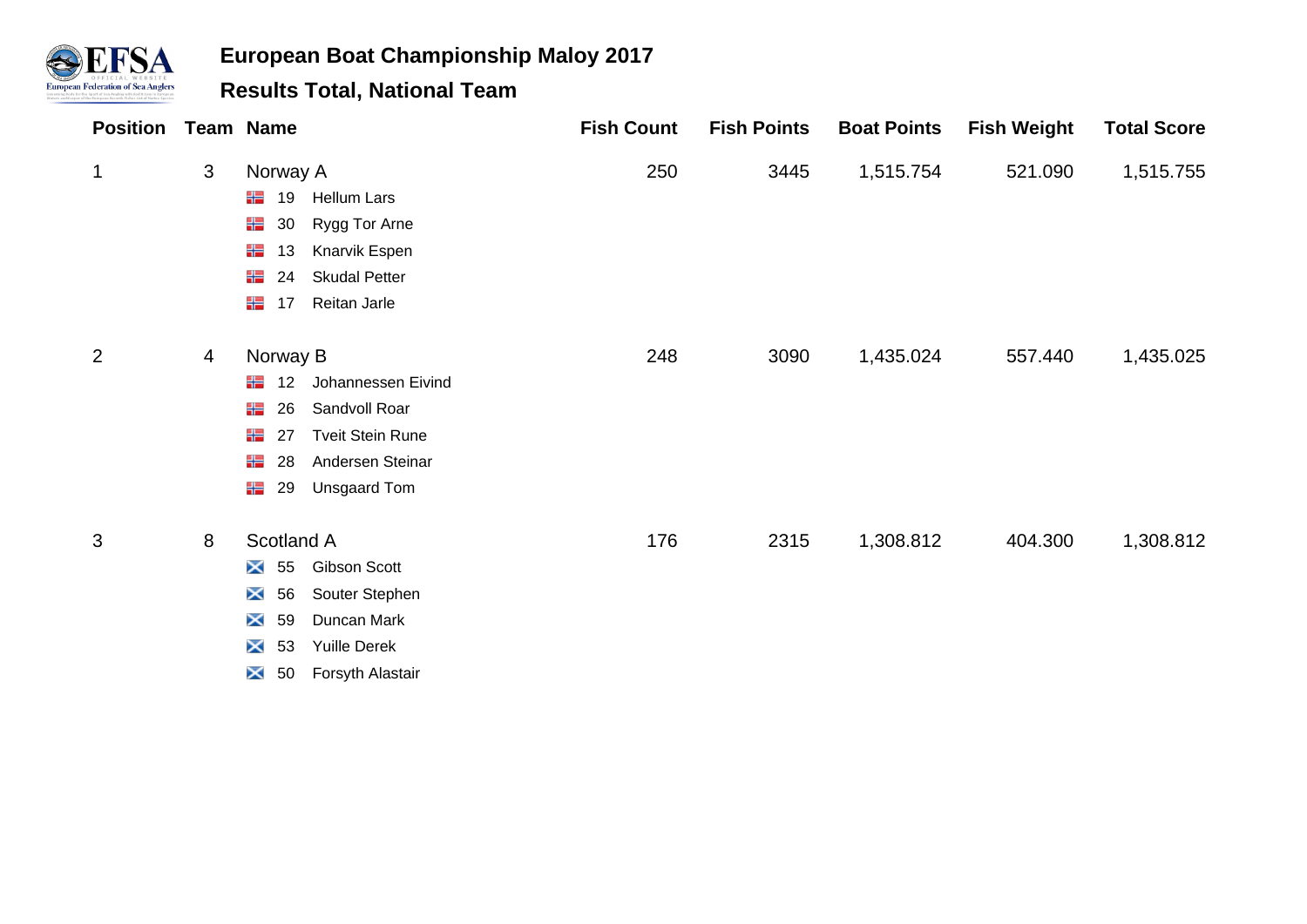

| <b>Position Team Name</b> |                 |                                                                                                                                                                     | <b>Fish Count</b> | <b>Fish Points</b> | <b>Boat Points</b> | <b>Fish Weight</b> | <b>Total Score</b> |
|---------------------------|-----------------|---------------------------------------------------------------------------------------------------------------------------------------------------------------------|-------------------|--------------------|--------------------|--------------------|--------------------|
| 4                         | 1               | South Africa<br><b>Gierz Martin</b><br>∕≡<br>35<br><b>Truluck Gary</b><br>≋<br>34<br>Ford Allen<br>∕≡<br>33<br>Lowes Keith<br>32<br>∕≡<br>Cauvin Troy<br>泻<br>31    | 166               | 2360               | 1,292.919          | 399.760            | 1,292.919          |
| 5                         | 11              | England A<br>士<br>Bowden Kim<br>71<br>士<br>69<br>Barron Ray<br>士<br><b>Bailey Peter</b><br>67<br>士<br>Cann Billy<br>66<br>士<br>Smith Mark<br>76                     | 203               | 2835               | 1,233.804          | 503.920            | 1,233.805          |
| 6                         | $5\phantom{.0}$ | Italy<br>m m<br>Melandri Roberto<br>43<br>Erani Vanni<br>m m<br>44<br>m m<br>Fontemaggi Umberto<br>45<br>Messina Salvatore<br>n n<br>47<br>Scalzo Rino<br>m m<br>48 | 173               | 2415               | 1,198.670          | 344.580            | 1,198.671          |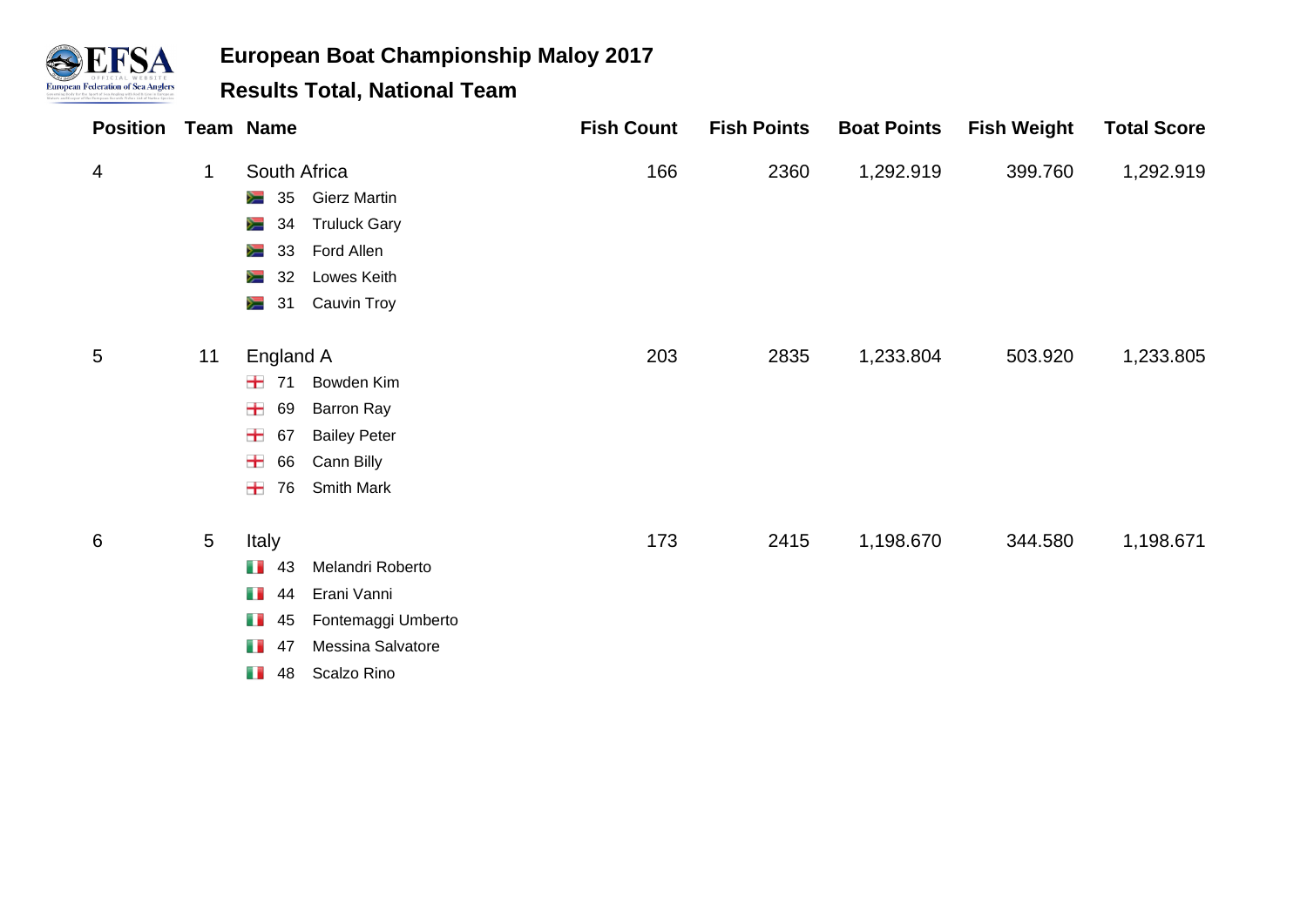

| <b>Position Team Name</b> |    |                    |                       | <b>Fish Count</b> | <b>Fish Points</b> | <b>Boat Points</b> | <b>Fish Weight</b> | <b>Total Score</b> |
|---------------------------|----|--------------------|-----------------------|-------------------|--------------------|--------------------|--------------------|--------------------|
| $\overline{7}$            | 14 | Ireland            |                       | 162               | 2015               | 1,041.919          | 311.620            | 1,041.919          |
|                           |    | m m<br>78          | <b>Cloak Christy</b>  |                   |                    |                    |                    |                    |
|                           |    | m m<br>79          | Shipway Roy           |                   |                    |                    |                    |                    |
|                           |    | m m<br>77          | Doyle Warren          |                   |                    |                    |                    |                    |
|                           |    | $\blacksquare$ 100 | Dreier Heiko          |                   |                    |                    |                    |                    |
|                           |    | m m<br>99          | <b>Burke Cormac</b>   |                   |                    |                    |                    |                    |
| 8                         | 13 | Denmark            |                       | 158               | 2205               | 1,002.559          | 326.200            | 1,002.559          |
|                           |    | 82.<br>90          | Pedersen Klaus        |                   |                    |                    |                    |                    |
|                           |    | 82<br>91           | <b>Hubert Martin</b>  |                   |                    |                    |                    |                    |
|                           |    | 92<br>92           | Kristensen Søren      |                   |                    |                    |                    |                    |
|                           |    | 82<br>93           | Pedersen Eskild       |                   |                    |                    |                    |                    |
| 9                         | 6  | Gibraltar          |                       | 133               | 1735               | 982.690            | 251.660            | 982.690            |
|                           |    | æ.<br>94           | <b>Balban Valerie</b> |                   |                    |                    |                    |                    |
|                           |    | 96<br>æ.           | Ramos Mario           |                   |                    |                    |                    |                    |
|                           |    | 97<br>æ.           | Vinnicombe Jimmy      |                   |                    |                    |                    |                    |
|                           |    | 98<br>J.           | <b>Borrell Ernest</b> |                   |                    |                    |                    |                    |
|                           |    | 95<br>A            | <b>Balban Jesus</b>   |                   |                    |                    |                    |                    |
|                           |    |                    |                       |                   |                    |                    |                    |                    |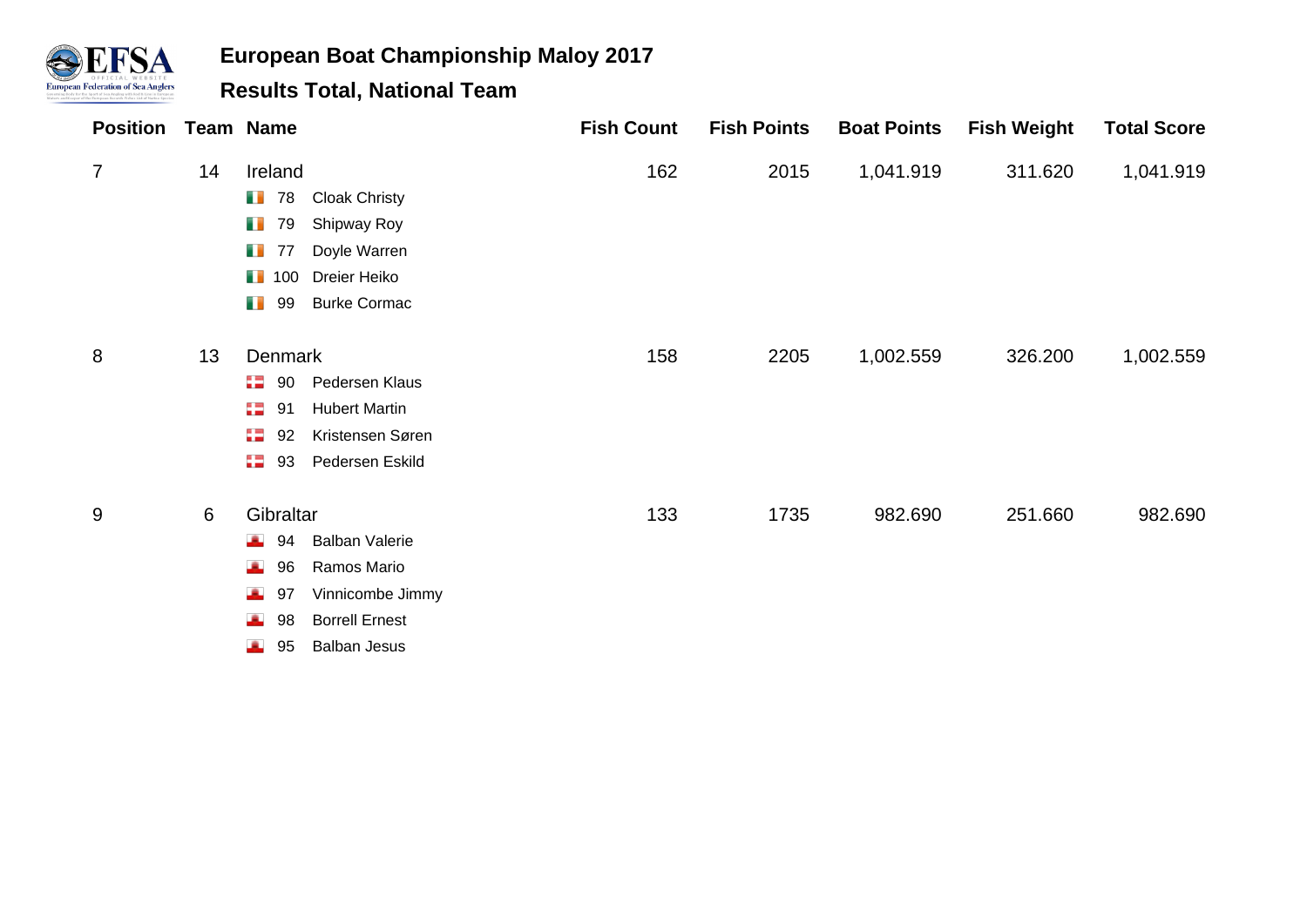

| <b>Position</b> |    | <b>Team Name</b>                           | <b>Fish Count</b> | <b>Fish Points</b> | <b>Boat Points</b> | <b>Fish Weight</b> | <b>Total Score</b> |
|-----------------|----|--------------------------------------------|-------------------|--------------------|--------------------|--------------------|--------------------|
| 10 <sup>°</sup> | 12 | England B                                  | 148               | 1980               | 916.808            | 336.900            | 916.809            |
|                 |    | Prosser Dick<br>±<br>75                    |                   |                    |                    |                    |                    |
|                 |    | ₩.<br>70<br><b>Bryant Neil</b>             |                   |                    |                    |                    |                    |
|                 |    | Newbold Cliff<br>₩.<br>68                  |                   |                    |                    |                    |                    |
|                 |    | ₩.<br>Searles Colin<br>72                  |                   |                    |                    |                    |                    |
|                 |    | +<br>Hearn Nigel<br>74                     |                   |                    |                    |                    |                    |
| 11              | 9  | Scotland B                                 | 108               | 1625               | 828.392            | 327.960            | 828.393            |
|                 |    | Speirs John<br>$\bm{\times}$<br>52         |                   |                    |                    |                    |                    |
|                 |    | $\bm{\times}$<br><b>Hughes Eddie</b><br>61 |                   |                    |                    |                    |                    |
|                 |    | <b>Williamson Laurence</b><br>×<br>60      |                   |                    |                    |                    |                    |
|                 |    | 51<br>Connolly Joe<br>$\bm{\times}$        |                   |                    |                    |                    |                    |
|                 |    | <b>Yuille Scott</b><br>×<br>54             |                   |                    |                    |                    |                    |
| 12              | 16 | Germany                                    | 109               | 1330               | 812.748            | 198.560            | 812.748            |
|                 |    | Wüst Marcus<br>━<br>87                     |                   |                    |                    |                    |                    |
|                 |    | Friedmann Klaus<br>▀<br>88                 |                   |                    |                    |                    |                    |
|                 |    | Glaeser Hans Jurgen<br>▀<br>89             |                   |                    |                    |                    |                    |